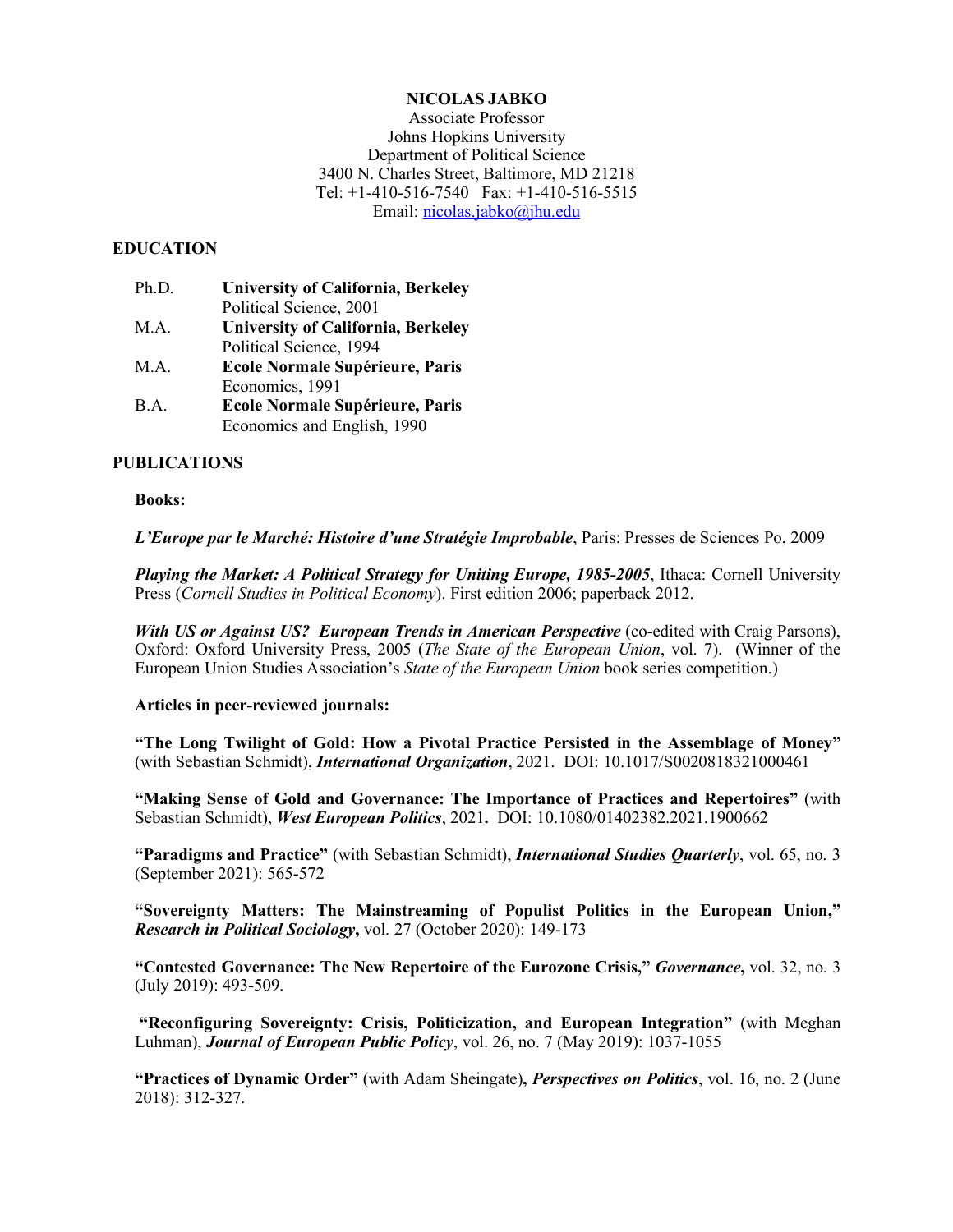Vitae for Nicolas Jabko Page 2 January 21, 2022

**"The Political Appeal of Austerity,"** *Comparative European Politics*, vol. 11, no. 6 (November 2013): 705**–**712

**"Re-problematizing Neoliberalism,"** *Contemporary Political Theory*, vol. 12, no. 4 (2013): 359-364

**"French Capitalism Under Stress: How Nicolas Sarkozy Rescued the Banks"** (with Elsa Massoc), *Review of International Political Economy*, vol. 19, no. 4 (October 2012): 562-585

**"The Hidden Face of the Euro,"** *Journal of European Public Policy*, vol. 17, no. 3 (April 2010): 317-333

**"A Response to My Critics"** (as part of a book symposium on *Playing the Market*), *French Politics, Culture, and Society*, vol. 26, no. 3 (Winter 2008)

**"La France et la constitution européenne: un héritage mal assumé,"** *Critique Internationale*, no. 29 (October-December 2005) : 135-151

**"Comment la France définit ses intérêts en Europe,"** *Revue Française de Science Politique*, vol. 55, no. 2 (April 2005): 221-242

**"Monnaie et politique en Europe,"** *Critique Internationale*, no. 27 (April-June 2005): 55-62

**"Stratégie politique et idée de marché,"** *Année de la Régulation*, no. 8 (2004-2005): 15-39

**"The Importance of Being Nice: An Institutionalist Analysis of French Preferences on the Future of Europe,"** *Comparative European Politics*, vol. 2, no. 3 (December 2004): 282-301

**"Democracy in the Age of the Euro,"** *Journal of European Public Policy*, vol. 10, no. 5 (October 2003): 713-742

**"La relation transatlantique: mutation ou crispation?"**, guest editor (with Jerome Sgard) of a special issue of *Critique Internationale*, April 2002

**"Expertise et politique à l'âge de l'euro: La Banque Centrale Européenne sur le terrain de la démocratie"**, *Revue Française de Science Politique*, vol. 51, no. 6 (December 2001): 903-931 (special issue of the journal, co-edited with Olivier Costa, Christian Lequesne, and Paul Magnette)

**"Une Europe politique par le marché et par la monnaie,"** *Critique Internationale*, no. 13 (October 2001): 81-101

**"Moving Targets: National Interests and Electricity Liberalization in the European Union,"**  (with Rainer Eising) *Comparative Political Studies*, v. 34, no. 7 (September 2001): 742-767

**"Le leadership dans l'Union Européenne: Typologie sommaire et illustration dans le cas de l'union monétaire,"** *Politique Européenne*, no. 5 (Fall 2001): 85-104

**"In the Name of the Market: How the European Commission Paved the Way for Monetary Union,"** *Journal of European Public Policy*, v. 6, no. 3 (September 1999): 475-495

**"A Certain Idea of Nuclear Weapons: France's Nuclear Non-Proliferation Policy in Theoretical Perspective"** (co-authored with Steven Weber), *Security Studies*, v. 8, no. 1 (Autumn 1998): 108-150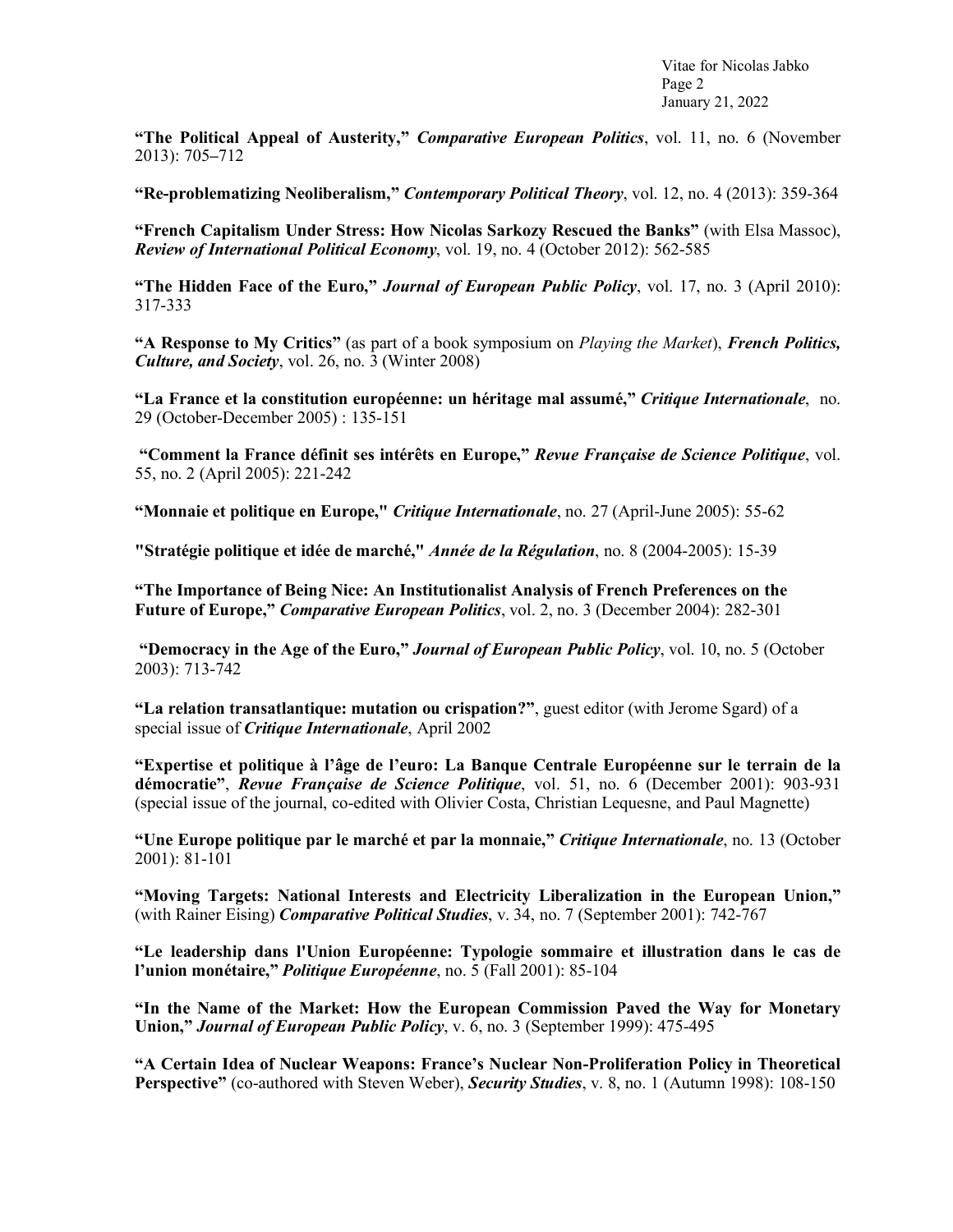Vitae for Nicolas Jabko Page 3 January 21, 2022

**"Le Fondamentalisme de Keynes: Vers une Théorie Générale de l'Incertitude,"** *Revue Française d'Economie*, v. 5, no. 4 (Autumn 1990): 157-189

#### **Book chapters:**

**"Politicized Integration: The Case of the Eurozone Crisis,"** in Francesca Bignami, ed., *EU Law in Populist Times: Crisis and Prospects* (Cambridge: Cambridge University Press 2019)

**"A Genealogy of Eurozone Governance,"** in Mark Bevir and Ryan Phillips, eds., *Decentering European Governance* (New York: Routledge, 2019)

**"Elusive Economic Government and Forgotten Fiscal Union,"** in Mark Blyth and Matthias Matthijs, *The Future of the Euro* (Oxford: Oxford University Press, 2014)

**"The divided sovereignty of the Eurozone,"** in Markus Jachtenfuchs and Philipp Genschell, eds. *The European Union and core state powers* (Oxford: Oxford University press, 2013)

**"International Radicalism, Domestic Conformism: France's Ambiguous Stance on Financial Reforms,"** in Renate Mayntz, ed., *Crisis and Control: Institutional Change in Financial Market Regulation* (Frankfurt: Campus, 2012)

**"Nicolas Sarkozy et la crise financière: cherchez la rupture!"** (with Elsa Massoc) in Jacques de Maillard and Yves Surel, eds., *Les Politiques publiques sous Sarkozy* (Paris: Presses de Sciences Po, 2012)

**"Why IPE is Underdeveloped in Continental Europe,"** in Mark Blyth, ed., *Handbook of international Political Economy* (London: Routledge, 2009)

**"Transparency and Accountability in International Perspective,"** in Kenneth Dyson and Martin Marcussen, eds., *The Changing Power and Politics of European Central Banking* (Oxford University Press, 2009)

**"The politics of central banking in the United States and in the European Union,"** in Anand Menon and Martin Schain, eds., *Comparative Federalism: The European Union and the United States in Comparative Perspective* (New York: Oxford University Press, 2007)

**"The political vision(s) behind a regional currency**," in Sophie Boisseau du Rocher and Bertrand Fort, eds., *Paths to Regionalisation: Asia and Europe* (Singapore: Marshall Cavendish, 2005)

**"The Political Basis of the Regulatory State,"** in Jacint Jordana and David Levi-Faur, eds., *The Politics of Regulation: Institutions and Regulatory Reforms for the Age of Governance* (Manchester: Edward Elgar Publishing, 2004)

**"Les critères de Maastricht: préhistoire de la MOC"**, in Renaud Dehousse, ed., *La Méthode Ouverte de Coordination* (Paris: La Documentation Française, 2002)

## **Other publications:**

**"How Neoliberalism Persists in the Periphery,"** Book review of Aldo Madariaga, *Neoliberal Resilience*, Princeton U.P. 2020, *Governance*, 2021. DOI: 10.1111/gove.12659

**"Les Acteurs de la contrainte,"** *Pouvoirs*, no. 142 (September 2012): 33-42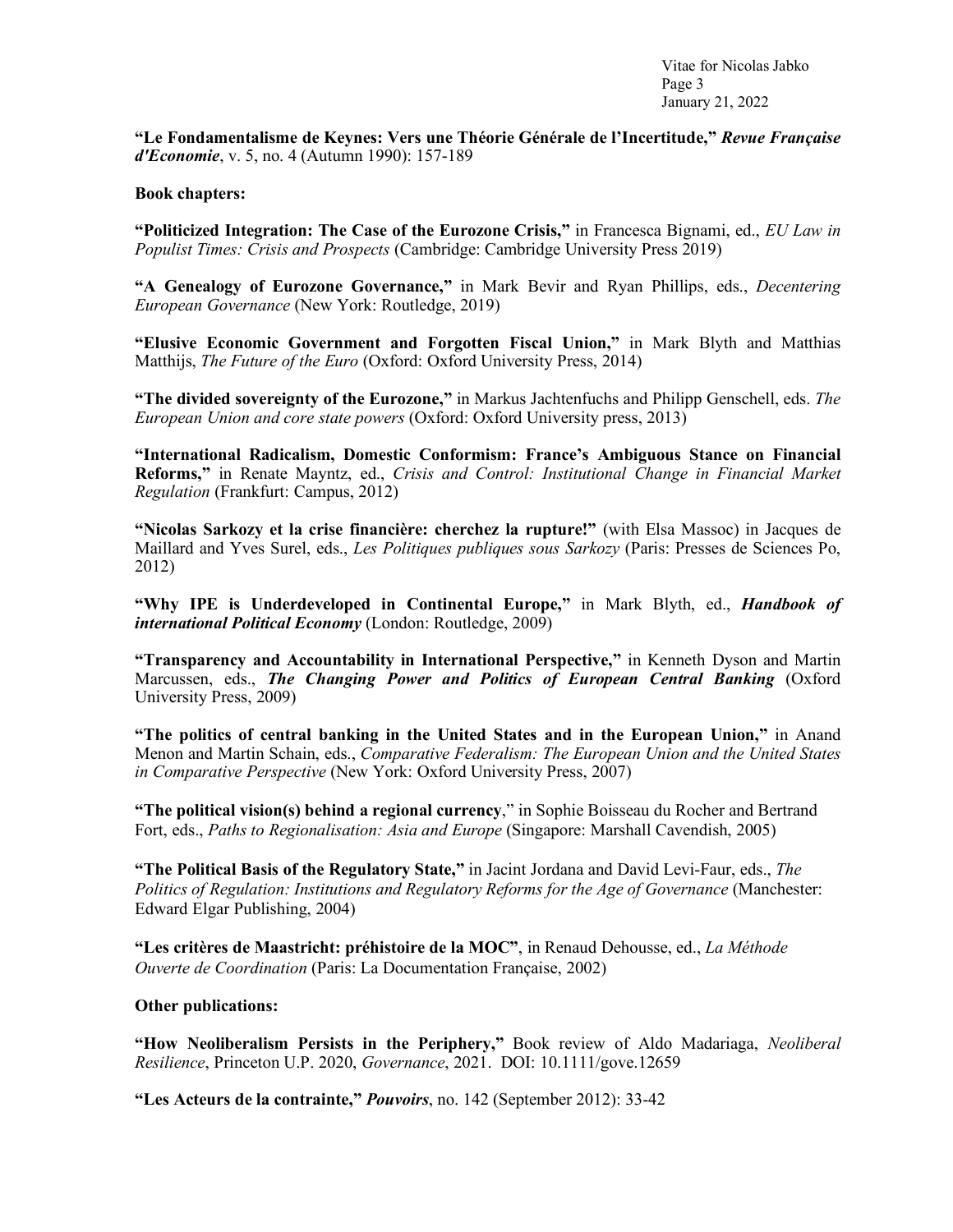Vitae for Nicolas Jabko Page 4 January 21, 2022

**"Which Economic Governance for the European Union? Facing Up to the Problem of Divided Sovereignty,"** *SIEPS Report*, no. 2, March 2011 (Stockholm: Swedish Institute for European Policy Studies)

Book review of *Toqueville's Political Economy* by Richard Swedberg, *Economic Sociology – The European Electronic Newsletter*, vol. 11, no. 2 (March 2010): 45-46

**"Europe économique,"** in Yves Bertoncini, Thierry Chopin, Anne Dulphy, Sylvain Kahn, Christine Manigand, *Dictionnaire critique de l'Union européenne* (Paris: Armand Colin, 2008): 166-167

**"L'euro et la puissance européenne,"** *Questions Internationales*, no. 17 (January-February 2006): 24-30

**"The Stability and Growth Pact: No immediate death, but more headaches to come,"** *EUSA Review*, EUSA Review Forum, Vol 18, No. 1 (Winter 2005): 3-4.

**"Moving Targets: Institutional Embeddedness and Domestic Politics in the Liberalization of EU Electricity Markets,"** *Working Paper of the Robert Schuman Center*, European University Institute  $(2000/6)$ 

**"L'architecture financière internationale"** (with Françoise Nicolas), *Politique Etrangère*, v. 64, no. 4 (Winter 1999): 923-930

*Bulletin* **– Quarterly publication of the French Foreign Ministry's Policy Planning Staff**  Policy Report: The Debate on Economic Security in the United States (Summer 1993) Policy Report: Energy Markets in Eastern Europe and the FSU (Summer 1993) Policy Report: The Environmental Diplomacy of the Clinton Administration (Spring 1993) Policy Report: The Evolution of Oil Markets (Spring 1993) Policy Report: The Economic Policy of the Clinton Administration (Winter 1992-93)

# **ACADEMIC HONORS AND FELLOWSHIPS**

Senior Research Fellowship, LawFin, Goethe-Universität Frankfurt am Main, Fall 2021 Young scholars' research grant, Agence Nationale de la Recherche (France), 2008-2013 Laureate of 2008 young scholars' grant competition, European Research Council, 2008 EU-funded research grant under the NEWGOV integrated research project, 2003-2008 Visiting Fellowship, European Union Institute for Security Studies, Paris, Spring 2004 Research Fellowship, Princeton University Center of International Studies, Spring 2002 Dissertation-Year Fellowship, UC Berkeley Department of Political Science, 1999-2000 MacArthur Fellowship, Institute of Global Conflict and Cooperation, San Diego, 1998-1999 MacArthur Fellowship on Multilateralism, UC Berkeley Institute of International Studies, 1996-98 Entering Student Merit Fellowship, UC Berkeley Center for German and European Studies, 1993-95 Harvard University – Ecole Normale Supérieure Exchange Program, 1991-1992; supported by Fulbright Grant, Augustus C. Tower Fellowship, and Harvard Club of France Fellowship Ecole Normale Supérieure Fellowship, 1989-92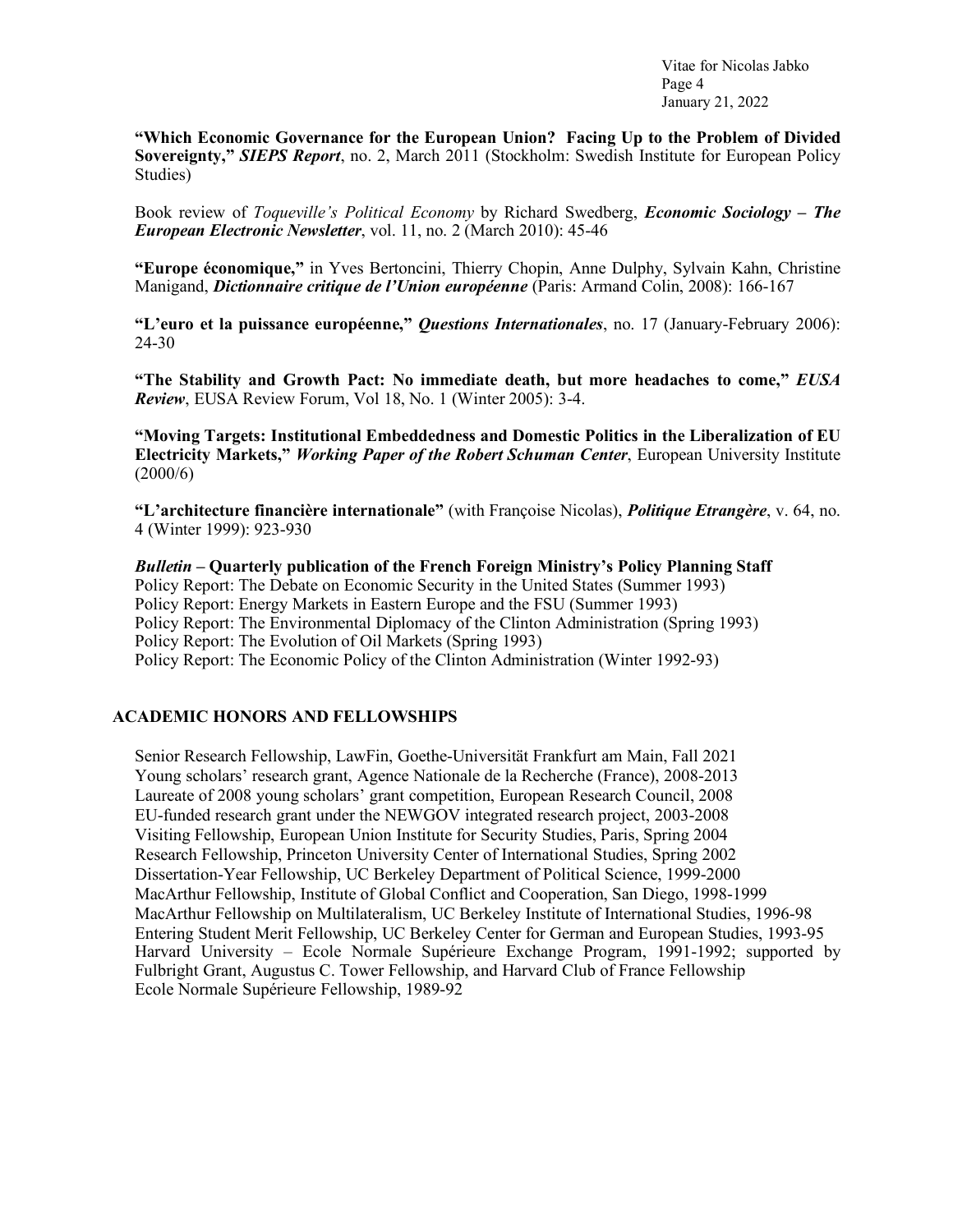Vitae for Nicolas Jabko Page 5 January 21, 2022

#### **PROFESSIONAL AND TEACHING EXPERIENCE**

**Johns Hopkins University**, Baltimore **Associate Professor** (since 1/2011)

Graduate courses: *Institutions and Institutional Change in Perspective The politics of Money, Debt, and Credit Neoliberalism The Evolution of Normative Orders What is Strategy? Institutions of Capitalist Democracy Pragmatism in Politics Crisis and Change Paradigms of Political Economy Institutions, Ideas, and Practices Complexity Theory and Political Economy*

Undergraduate courses: *Introduction to Comparative Politics Politics of the Market Economy Introduction to Political Economy European Politics in Comparative Perspective The Political Economy of the European Union*

**Sciences Po**, Paris *Associate Professor* (2011-2013) *Research Director of the Fondation Nationale des Sciences Politiques* (2007-2010) *Research Fellow of the Fondation Nationale des Sciences Politiques*, (2000-2007)

Graduate courses: *America, Europe, and the Response to Global Challenges Political economy: an intellectual biography Etat, Capitalisme, Régulation Economie Politique Internationale La France et la construction européenne Régions et régionalisation*

Undergraduate courses: *The Politics of the Global Economy* (undergraduate) *The Political Economy of the European Union Sociologie des relations internationales*

**Johns Hopkins University, School of Advanced International Studies (SAIS)**, Bologna *Professorial lecturer* (2007-10)

*International Political Economy*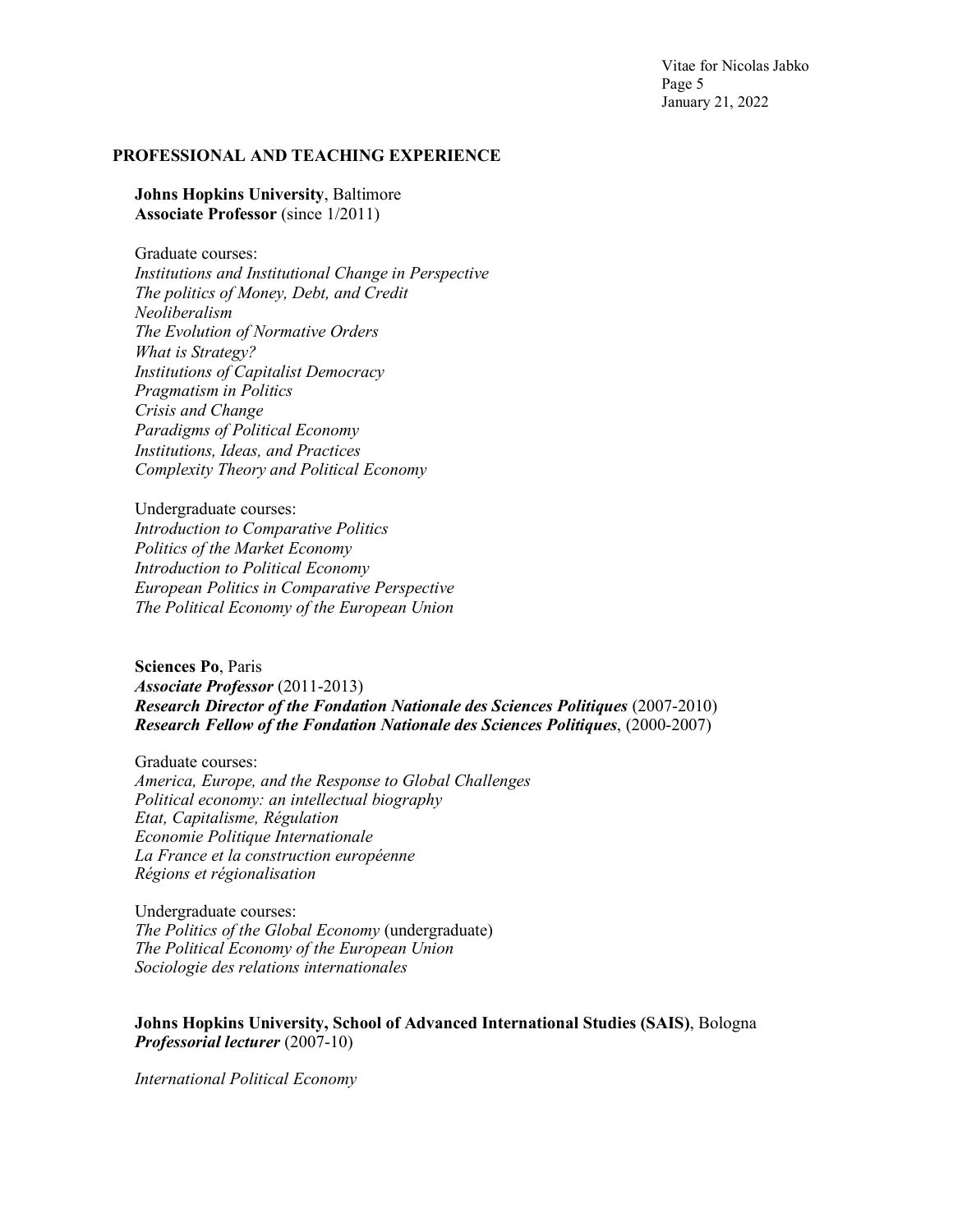Vitae for Nicolas Jabko Page 6 January 21, 2022

#### **HEC School of Management**, Paris *Affiliate professor* (2002-2008)

*Business and government in the European Union* (executive MBA course) *HEC European Executive Campus* in Brussels: organizer and discussion leader

## **OTHER PROFESSIONAL APPOINTMENTS**

**Goethe-Universität, Center for Advanced Studies on the Foundations of Law and Finance (LawFin),** Frankfurt **Senior Research Fellow**, Fall 2021

**Ludwig-Maximilians-Universität**, Munich *Visiting Professor*, 12/12-1/13

**Johns Hopkins University**, Baltimore *Visiting Scholar*, 8-12/10

**Max-Planck-Institut für Gesellschaftsforschung**, Cologne *Visiting Scholar*, 3-4/09

**Universität zu Köln**, Cologne *Visiting Professor*, 4-8/09

**Keio University**, Tokyo *Visiting professor*, 4-5/06

**Princeton University, Center of International Studies**, Princeton *Postdoctoral Research Fellow*, 1/02-6/02

**Institut Français des Relations Internationales (IFRI)**, Paris *Research Associate*, 9/99-12/99

**Berkeley Roundtable on the International Economy (BRIE)**, Berkeley *Research Associate*, 2/98-6/98 and 7/94-8/94

**French Foreign Ministry, Policy Planning Staff**, Paris *Policy Analyst*, 9/92-8/93

## **INVITED SPEAKER**

Goethe Universität Frankfurt (2021), Université Libre de Bruxelles (2021), Sciences Po Paris (2021), Brown University (2020), London School of Economics (2019), University College Dublin (2019), Johns Hopkins School of Advanced International Studies (2019), McGill University / Université de Montreal (2019), Georgetown University (2018), University of California at Berkeley (2017), Partnership for Public Service (2017), Georgetown University (2016), Université de Montréal (2015), Brookings Institution (2014), Université de Montréal (2014), University of Oklahoma (2014), University of California at Berkeley (2013), Northwestern University (2013), University of British Columbia (2013), Ludwig Maximilians Universität-Munich (2013), Johns Hopkins School of Advanced International Studies (2012), Brown University (2012), Jacob Universität Bremen (2012), Ludwig-Maximilians-Universität München (2012), George Washington University (2012), Brown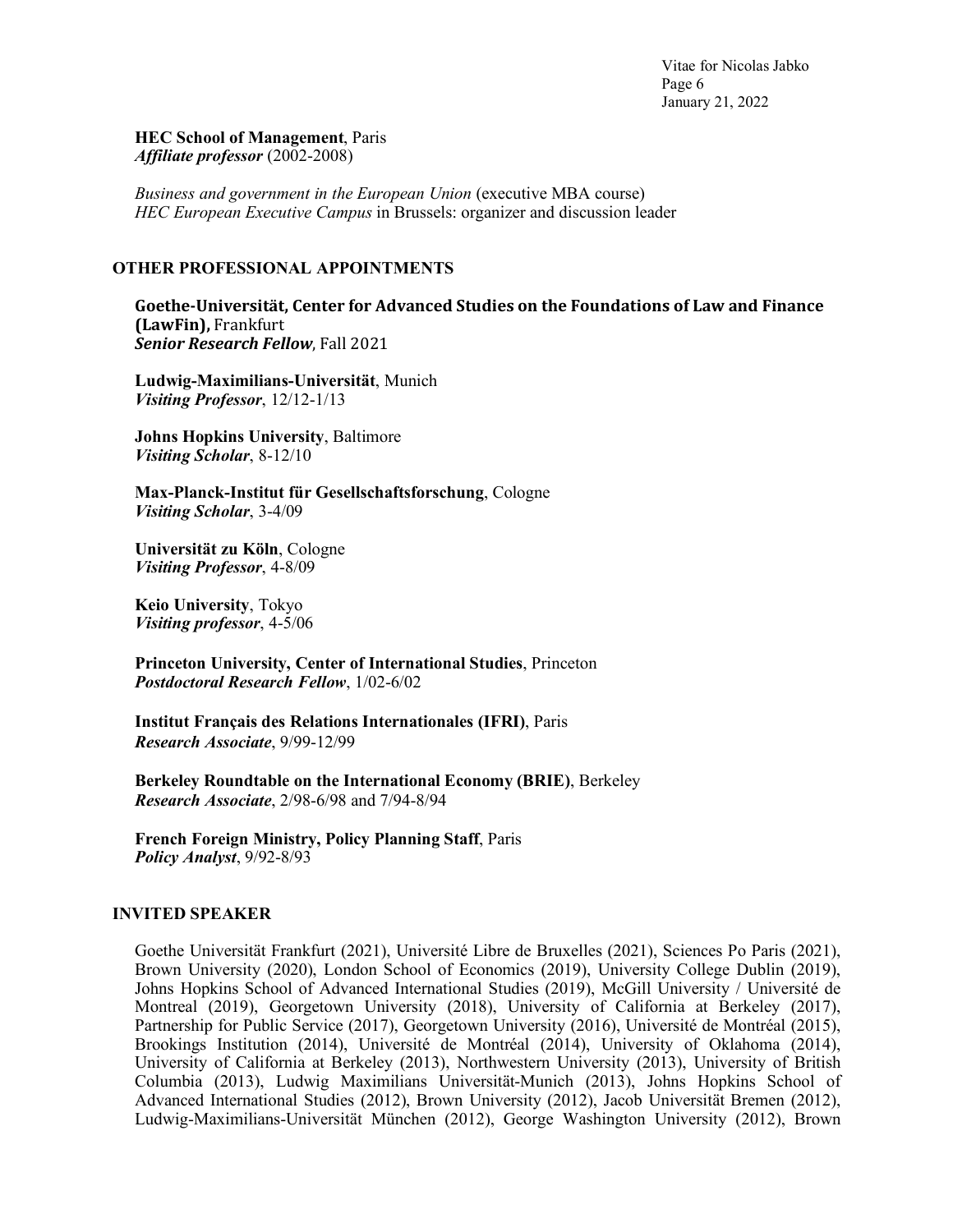Vitae for Nicolas Jabko Page 7 January 21, 2022

University (2011), Hertie School of Governance (2011), Temple University (2011), University of Uppsala (2011), Swedish Institute for European Policy Studies (2011), Max-Planck-Institut für Gesellschaftsforschung-Cologne (2011), Cornell University (2010), American University (2010), University of Helsinki (2010), Università di Trento (2010), University of Washington (2010), Bruegel-European Commission-Brussels (2010), Max-Planck-Institut für Gesellschaftsforschung-Cologne (2010), EuropaForum-Prague (2009), Johns Hopkins University (2009), University of California at Santa Brabara (2009), University of Oregon (2009), University of Washington (2009), Centro de Estudios Politicos y Constuticionales-Madrid (2009), Deutschen Gesellschaft für Auswärtige Politik (2009), Universitas Indonesia-Jakarta (2008)*,* University of Warwick (2008), Brigham Young University (2008), Hertie School of Government-Berlin (2008), Toulouse School of Economics (2008), Université de Toulouse II (2007), British Academy (2007), Université de Montréal (2007), London School of Economics (2007), Princeton University (2007), Harvard University (2007), Indiana University (2007), University of California at Berkeley (2007), Dalhousie University (2007), European University Institute-Florence (2007), Instituto de Empresa (2007), Johns Hopkins University-SAIS-Bologna Center (2007), Shanghai Institute of International Relations (2006), Fudan University (2006), Brookings Institution (2006), Johns Hopkins University-SAIS-Bologna Center (2005), Chatham House (2005), Oklahoma State University (2005), Center for European Policy Studies-Brussels (2005), European University Institute (2005), Luxembourg Institute for European and International Studies (2005), New York University (2004), University of Oxford (2004), Sophia University-Tokyo (2003), Birkbeck College (2003), Institut Fançais des Relations Internationales (2003), Princeton University (2003), University of Birmingham (2003), University of Mannheim (2003), Institute of International Relations-Hanoi (2002), Universitat Pompeu Fabra (2002), European University Institute-Florence (2002), University of Oxford (2002), Universidad Externado de Colombia (2002), Syracuse University (2002), Harvard University (2002), Brandeis University (2002), Northwestern University (2002), New York University (2002), University of Pennsylvania (2002), Princeton University (2002), Sciences Po Lille (2001), Institute for Political and International Studies-Tehran (2000), Université Libre de Bruxelles (2000), European Policy Center-Brussels (2000), Sciences Po Bordeaux (2000)

## **PROFESSIONAL SERVICE**

Referee for the following journals: *Perspective on Politics, World Politics, International Organization*, *Comparative Political Studies, Comparative Politics, European Journal of Political Research, Review of International Political Economy, New Political Economy, International Studies Quarterly, International Studies Review, Governance, Public Administration, Contemporary Political Theory, Comparative European Politics, West European Politics, Journal of Common Market Studies, Journal of European Public Policy, Government and Opposition, Politics, Revue Française de Science Politique, Année de la Régulation, Critique Internationale, German Politics, Cambridge Journal of International Affairs*

Referee for the following presses: Cambridge University Press, Oxford University Press, Cornell University Press, SUNY Press

Editor of *European Union Studies Association Review*, 2011-13 Editorial board of *Critique Internationale*, 2005-2009 Editorial board of *Politics*, 2007-2012 Editorial board of Année de la Régulation, 2006-2007

European Union Studies Association; executive committee, 2011-2015 Association Française de Science Politique; advisory board for European studies, 2006-2011 EUSA Conference, Boston, March 2015, co-chair Fifth Pan-European Conference on EU Politics (ECPR), Porto, June 24-26, 2010, section leader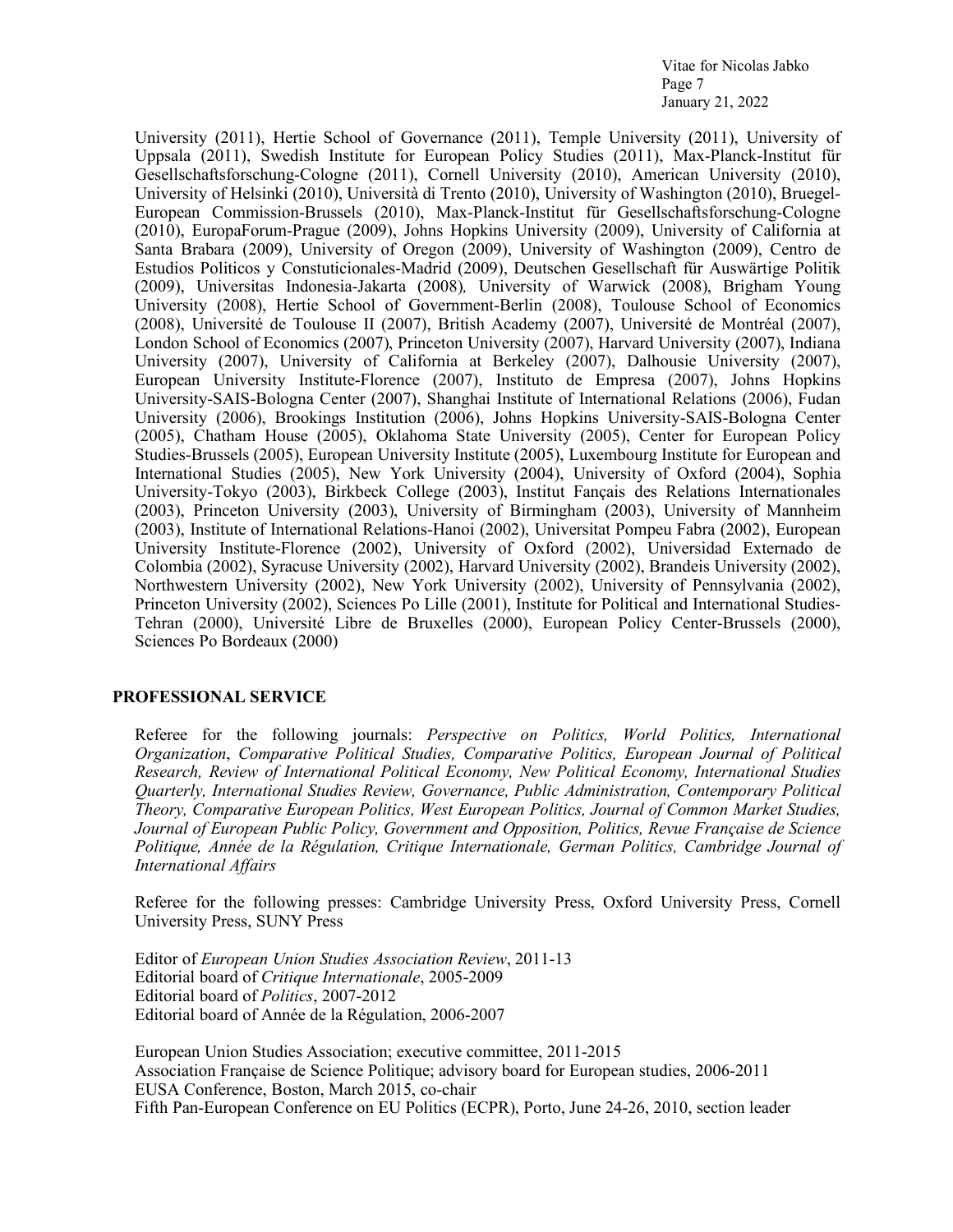Vitae for Nicolas Jabko Page 8 January 21, 2022

Conference of the Society for the Advancement of Socio-Economics (SASE), Paris, July 16-18, 2009, local organizing committee Fourth Pan-European Conference on EU Politics (ECPR), Riga, Sep. 25-27, 2008, section leader

APSA European Politics and Society Book Prize Committee, chair, 2018 EUSA 2016 academic workshop committee, 2015 APSA European Politics and Society Book Prize Committee, 2012 Harvard French Scholarship Fund, executive committee and jury, 2008-2010; co-chair, 2009-2010 EUSA Ernst B. Haas Fellowship Committee, 2008

## **UNIVERSITY SERVICE**

## **Johns Hopkins University** (since 2011)

Committee on Faculty Governance, Homewood Faculty Assembly, 2020-2021 Agora Institute search committee, Krieger School of Arts and Sciences, 2019 International Studies Program, Advisory Board, 2015-2018 Ad hoc tenure committee in economics, Krieger School of Arts and Sciences, 2018 Director of undergraduate studies, Department of Political Science, 2015-2016 Department seminar committee, Department of Political Science, 2011-2016 Comparative politics search committee, Department of political science, 2015 Undergraduate committee, Department of Political Science, 2014-2015 Comparative politics search committee, Department of Political Science, 2013 Ad hoc tenure committee in history, Krieger School of Arts and Sciences, 2013 Scharf postdoctoral fellowship search committee, Department of Political Science, 2013 Review committee for the economics department, Krieger School of Arts and Sciences, 2013 Political theory search committee, Department of Political Science, 2012

## **Sciences Po** (2000-2010)

Commission of Research Scholars, Sciences Po (elected member), 2009-2010 Ad hoc committee for establishing a political science department, Sciences Po, 2009 Coordinator, Sciences Po students' group for the Allianz Summer Academy, 2004-2009 Steering committee, Center for European Studies, 2006-2008 Founding director, Northwestern University-Sciences Po Joint Undergraduate Program for the Study of the European Union, 2001-2005 Founder and organizer, CEE-CERI-CEVIPOF political economy speaker series, 2002-2010

## **MEDIA**

Newspaper/online interviews and op-eds: Washington Post, New York Times, International Herald Tribune, Foreign Affairs, Bloomberg News, BusinessWeek, Christian Science Monitor, Asia Business Weekly, Les Echos, Le Monde, La Tribune, L'Expansion.com, Alternatives Internationales, Témoignage Chrétien

Radio: Radio France Internationale, Fréquence Protestante

Television: BFMTV, Channel News Asia, France 24, ABC News, Euronews, France 3, TV5-Monde, i-Télé, Public-Sénat